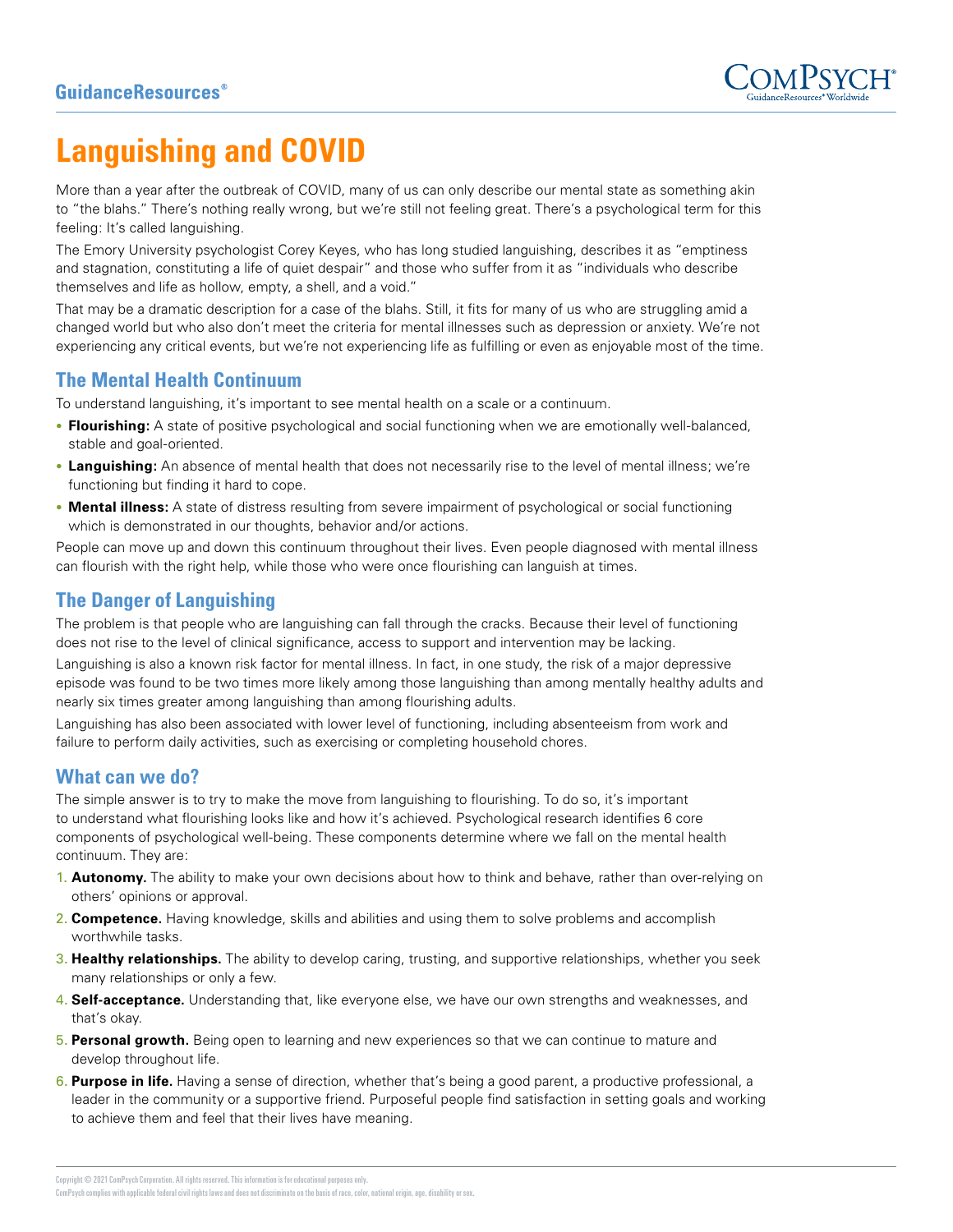## **GuidanceResources**<sup>®</sup>



While some people are born with a natural sense of purpose, make and keep friends easily and are selfassured, most of us need to work on these aspects of our lives. And, these days, even those who usually feel fulfilled may find themselves languishing amid the restrictions imposed by the pandemic.

## **Short-Term Help**

Languishing often goes hand-in-hand with what's called an existential crisis, which is when we question our purpose and goals in life. Given all the alone time we've experienced, it's not surprising that large numbers of people are facing such crises. If you're one of them, it might be helpful to seek professional guidance to discuss your feelings. Contact your Employee Assistance Program if you'd like to speak with a counselor.

There are also some practical actions we can take to try to move ourselves from languishing toward flourishing:

#### **Keeping in Touch**

- Video chat with friends and family members you'd normally see in person.
- Set times to talk on the phone or just text when you feel the need to reach out.
- Check whether your email addresses and phone numbers are up to date. If the number or address is right, text/chat for a while. If it isn't, call around and ask if anyone else has the information.

#### **Connect with Others**

- Check out your local community website, facebook group or similar online gathering spots to share tips or just to relay stories about how you're spending your time.
- Stay active on social media, but keep in mind, you can get too much of a good thing. Use your online time to distract yourself and to be social not to engage in angry or otherwise negative discussions.

#### **Commit to a Routine**

- Plan out your time. Write it down and post it in a prominent place.
- Try to follow your routine. Get up at the same time and go to bed at your usual time.
- As part of your schedule, plan activities to do on different days.
- If your bedtime has been creeping later and later, set an earlier bedtime and plan to get up earlier and exercise, meditate or simply take some time for yourself.
- Remember, during our normally busy lives, most of us would love some more free time. Now is your chance to take advantage of it.

#### **Keep Active**

Build physical activity into your daily routine. Even if you don't have home exercise equipment, there's still plenty you can do.

- Vigorous cleaning such as mopping and wiping down windows burns calories
- Have a spontaneous dance party
- Walk or jog up and down stairs
- Check out online exercise workouts
- Stretch, try a few yoga poses or do simple calisthenics like jumping jacks

#### **Seek Out Sunlight, Fresh Air, Nature**

Sunlight, fresh air, and nature are vital to mental health and well-being.

- Get as much natural sunlight as you can. Spend time in your yard, if you have one, or sit in an open window or on your doorstep.
- Stroll around your neighborhood, or take a hike in the local park or nature preserve.
- Take up gardening or plan and complete outdoor home improvements such as new landscaping.